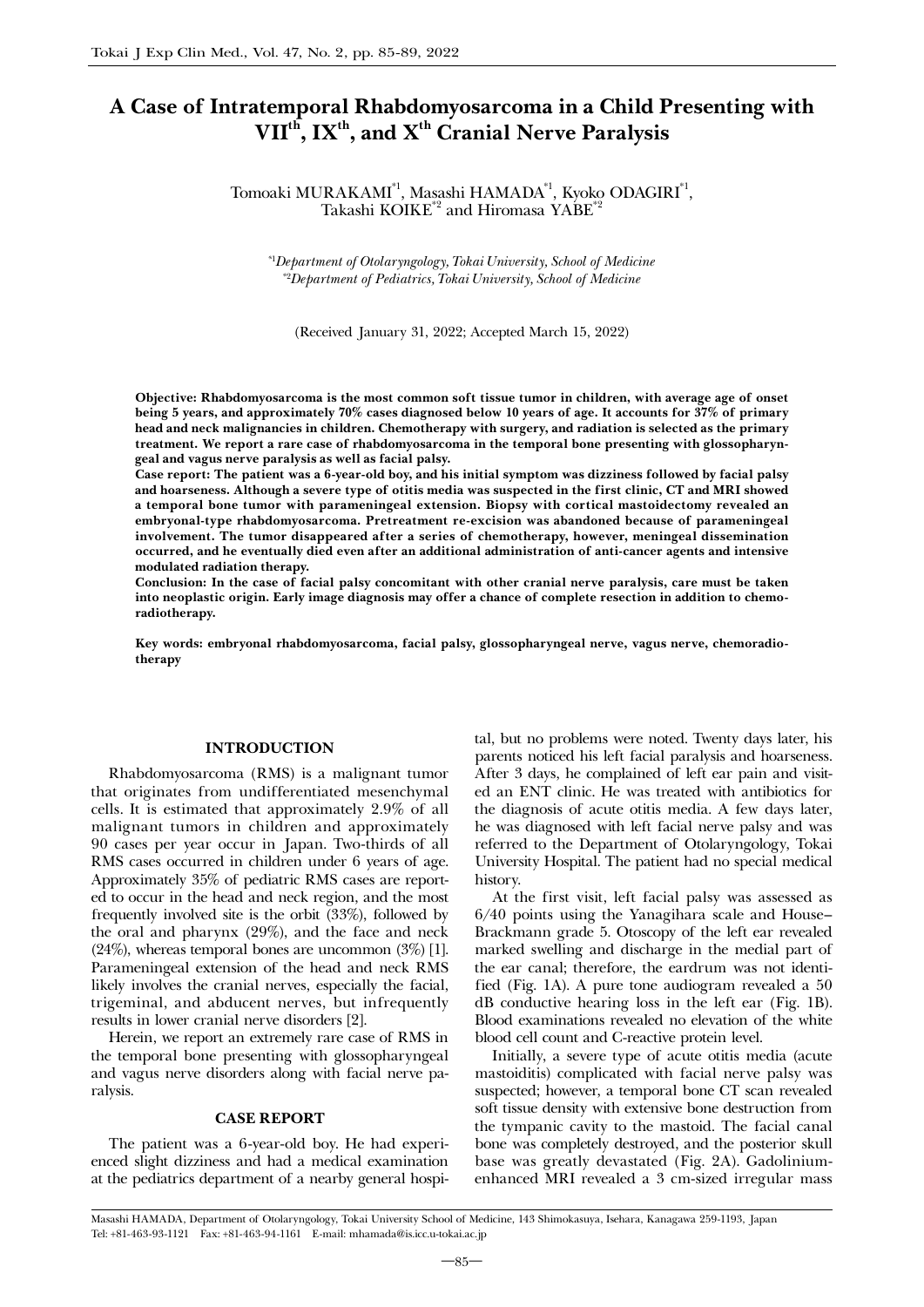



Fig. 1 Initial ear findings

A. Otoscopy of the left ear revealed swelling and discharge in the medial ear canal.

B. Pure tone audiogram showed 50 dB conductive hearing loss in the left ear.





Fig. 2 Pretreatment images

- A. Computed tomography axial views presenting a tumor in the left temporal bone (\*) with wide bony destruction of posterior cranial fossa (arrowhead). Arrow indicates uncovered facial nerve.
- B. T1 weighted magnetic resonance imaging with Gd enhancement showing tumor (\*) invading the sigmoid sinus (arrowhead) and glossopharyngeal nerve and vagus nerve (arrow).

lesion invading the posterior fossa and sigmoid sinus (Fig. 2B). Additional physical examination revealed left soft palate elevation failure and left vocal cord paralysis (Fig. 3), suggesting a combination of glossopharyngeal and vagus nerve paralysis. This was thought to be the cause of hoarseness that had been observed from the onset. Incomplete jugular foramen syndrome was considered to be associated with the tumor extending to the sigmoid sinus through the jugular bulb, which was consistent with the MRI findings. Biopsies were performed under general anesthesia. The tumor was exposed after retroaural incision and was confirmed to have destroyed the mastoid air cells multicentrically (Fig. 4). The histopathological diagnosis was embryonal

RMS (Fig. 5).

The parameningeal tumor had advanced into the next stage; therefore, preoperative classification was assessed as stage 3 according to the Japan rhabdomyosarcoma study group (JRSG) classification [3]. Since only biopsy was performed, the postoperative group classification was III, which was evaluated as an intermediate-risk group. These assessments led him to undergo 39 weeks of JRSG chemotherapy (vincristine 0.05 mg/kg, cyclophosphamide 73 mg/kg, actinomycin D 0.045 mg/kg). Local radiation therapy (total 50.4 Gy) was also administered. At 23 weeks of treatment, otoscopy revealed an almost normal left ear canal and a normal eardrum (Fig. 6A). The tumor had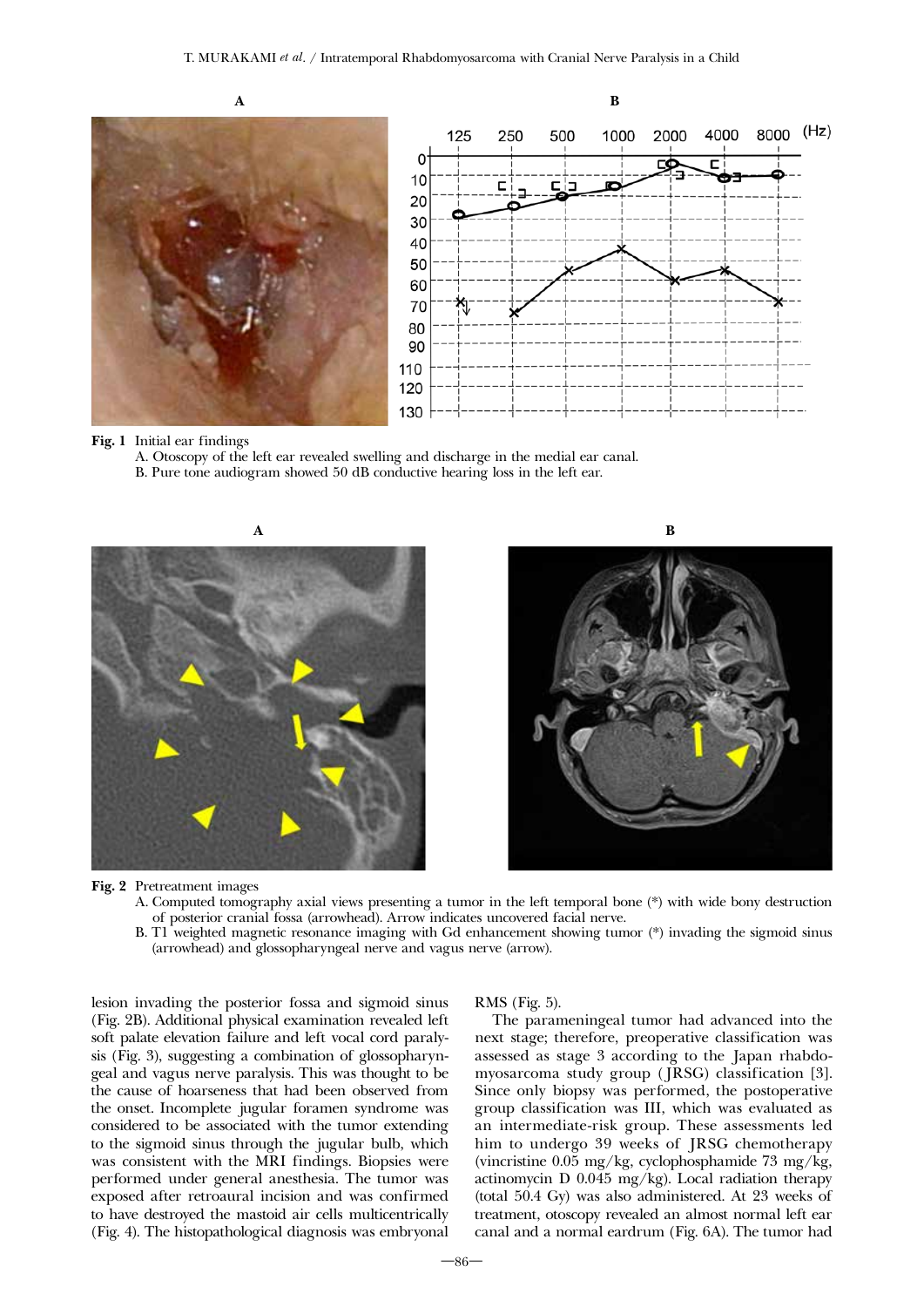









Fig. 4 Intraoperative findings during tumor biopsy

A. The mastoid cortex bone was destroyed (arrow). EAC: external auditory canal

B. Multicentric pathologic granulation (\*) was observed in the ear canal and mastoid cavity after cortical mastoidectomy.

almost disappeared on checking with MRI (Fig. 6B).

However, at 34 weeks, the patient complained of nausea and vomiting. Dizziness was not reported, and gaze/non-gaze nystagmus was not observed. A lumbar tap was performed, and cytological examination of the cerebrospinal fluid revealed a class V malignancy. The patient was then diagnosed with meningeal dissemination of RMS. Although an additional administration of anti-cancer drug (irinotecan 2.2 mg/kg + vincristine 0.07 mg/kg) and whole brain and spinal cord irradiation by intensive modulated radiation therapy were performed, he died 1 year and 5 months after the first visit. The entire clinical course is shown in Fig. 7.

## DISCUSSION

RMS may originate at any anatomical site and occurs predominantly in the head and neck regions, especially in the orbits, skull base, nasal cavity, and nasopharynx, even where there is little or no musculoskeletal tissue. In pediatric cases, approximately 30- 40% of tumors occur in the head and neck regions, but the ear and temporal bones are uncommon sites of involvement [1, 4]. Half cases of parameningeal RMS are reported to complicate cranial nerve palsy and cranial nerve disorders II to VII, IX, X, and XII. Above all, facial nerve palsy was most common in 34% of cases, whereas IX and X were relatively rare. The combination of these three nerves, such as this case,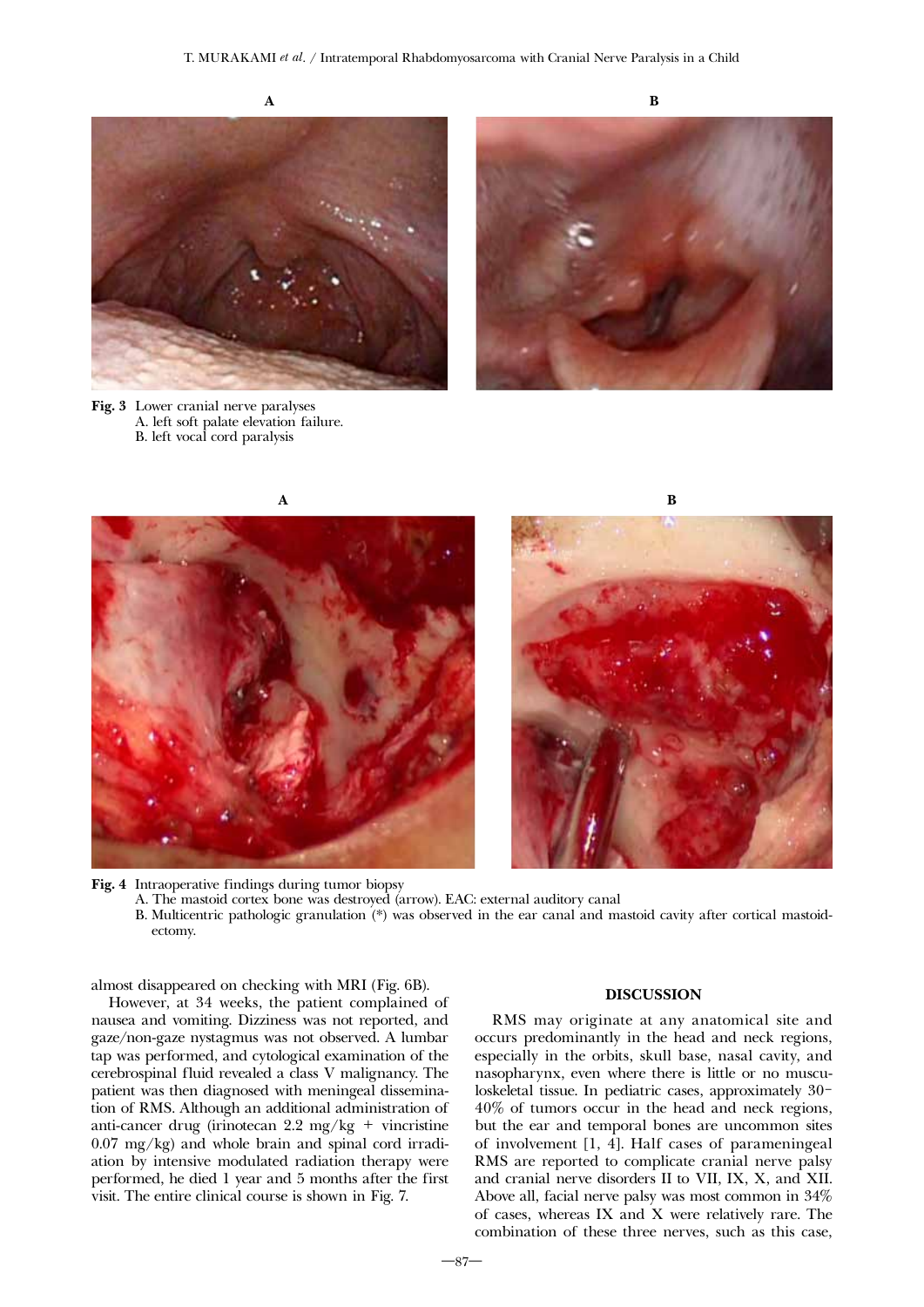

Fig. 5 Histopathological diagnosis as an embryonal type of rhabdomyosarcoma A, B. Hematoxylin-eosin stain (A: low power field, B: high power field). C, D. Immunostains to desmin and myogenin.





Fig. 6 Findings at 23 weeks of treatment A. Otoscopy of left ear clearly showed the normal ear drum. B. Tumor seemed to disappear in magnetic resonance imaging.

was found in only one case in the literature [2].

Treatment modalities for RMS are selected according to the JRSG preoperative and postoperative stage classifications and the following risk assessment [3]. Multimodality treatment, using a combination of surgery, chemotherapy, and radiotherapy, has been seen to result in better outcomes [3, 4].

Although the role of surgery is limited in the treatment of RMS [5, 6], pretreatment re-excision after biopsy or delayed primary excision following induction chemotherapy, which allows for reduction in radiotherapy dosing, can be considered if complete tumor resection is anticipated [6, 7]. In the case of a malignant tumor localized within the temporal bone with facial palsy alone, a subtotal temporal bone resection may be indicated, even though the patient would lose VII and VIII functions and needs concomitant reconstructive surgery. However, this case initially showed glossopharyngeal and vagus nerve disorders, which are signs of extratemporal parameningeal extension; therefore, surgical intervention seemed to have posed limitations. Further technical advancements are expected [8].

 $-88$